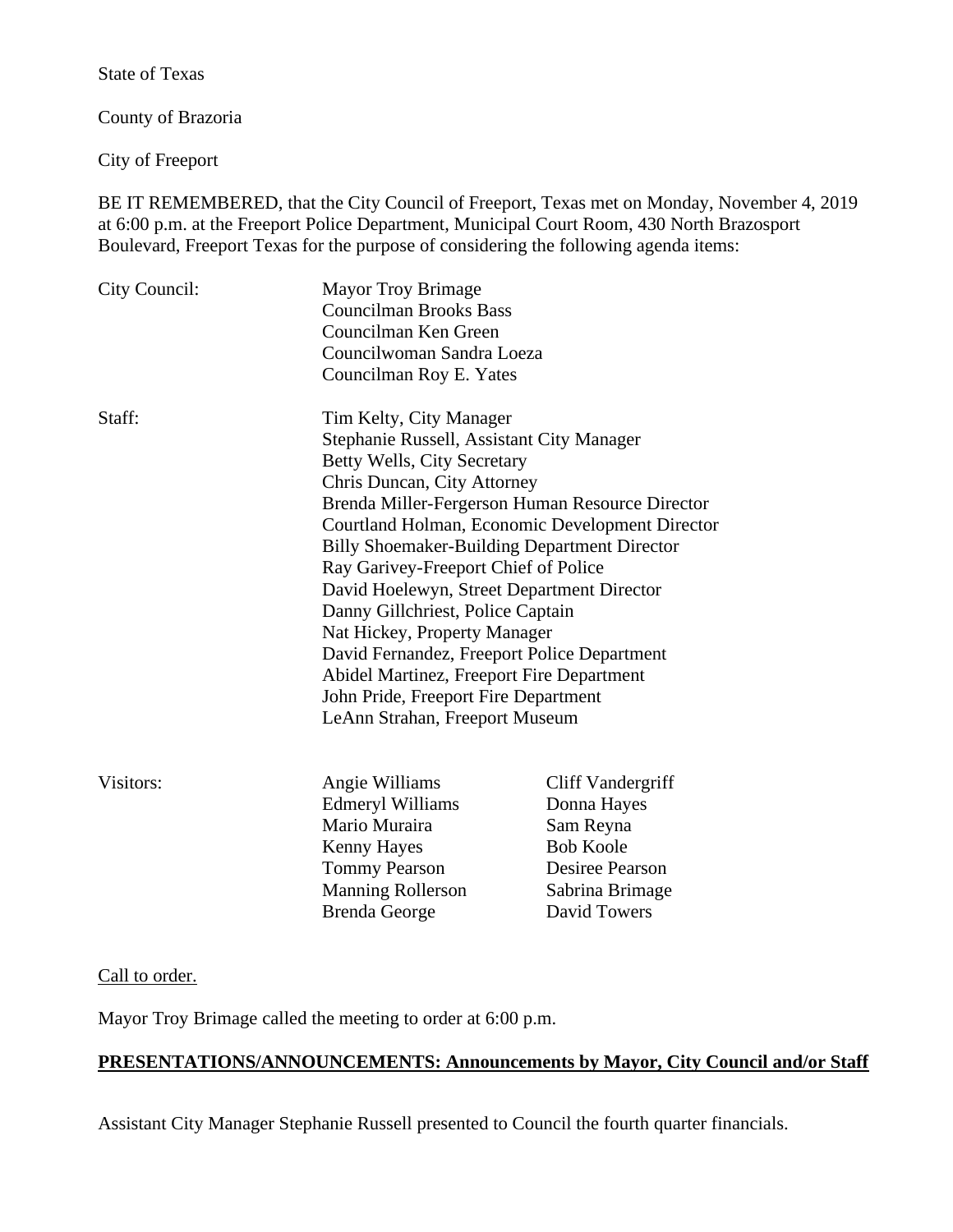### Citizen's Comments

Manning Rollerson said that the sign outside says, "Freeport Strong" He said that his city had administration that fought against the people in the East End of Freeport. He said that every city administration worked against the people on the East End. He also stated that if the Council continues to pray in the meetings, that he will petition a lawsuit.

# **CONSENT AGENDA:**

Consideration and possible action on the approval of City Council meeting minutes from November 4, 2019

Consideration of approving Ordinance No. 2019-2588 enacting and adopting a supplement (S-23) codifying ordinances adopted by City Council from September 2018 to June 2019.

On a motion by Councilman Bass, seconded by Councilman Green, with all present voting "Aye", Council unanimously approved the Consent Agenda

## **REGULAR SESSION**

**Public Hearing**: Public Hearing and possible action of a proposed replat. being a Plat Partition Survey of Bernard Acres 1.28 Acres-2 Lots. Amended plat of lots 81, 82 and 83 Block 1, Bernard Acres, Section II, according to the recorded plat in volume 8, page 33 Plat Records, Brazoria County, Texas.

Public Hearing was opened by Mayor Troy Brimage at 6:09 PM. Billy Shoemaker, Building Department Director explained that this property line is being moved over to the left. This will incorporate the road that already exist onto this tract of property. He said that this is just a plat amendment, not a true re-plat. Mr. Kelty City Manager said that this is in the ETJ and that there are structures on each lot. Billy Shoemaker said that this is at the residents' request. Mayor Brimage closed the Public Hearing at 6:11 PM.

On a motion by Councilman Bass, seconded by Councilwoman Loeza Mayor Brimage closed the Public Hearing at 6:11 PM.

On a motion by Councilman Bass and seconded by Councilman Green with all present voting "Aye", Council unanimously approved replat. being a Plat Partition Survey of Bernard Acres 1.28 Acres-2 Lots. Amended plat of lots 81, 82 and 83 Block 1, Bernard Acres, Section II, according to the recorded plat in volume 8, page 33 Plat Records, Brazoria County, Texas.

**Public Hearing**: Public Hearing and possible action of a proposed replat. being a Plat Partition Survey Prihoda Subdivision 0.30 Acre-2 Lots. Amended plat of a 0.30-acre tract of land adjoining Bastrop Beach Subdivision in the S.F. Austin Survey, abstract 30, in the J. S., Hall Survey, abstract 217, and the J.M. Musquez Survey abstract 332, Brazoria County, Texas.

Public Hearing was opened by Mayor Troy Brimage at 6:12 PM. Billy Shoemaker, Building Department Director presented to Council the property re-plat in the city's ETJ. This is a gifted property between family members. They are dedicating an easement on the far right of the designated property for drainage. Billy Shoemaker said that this is the only changes.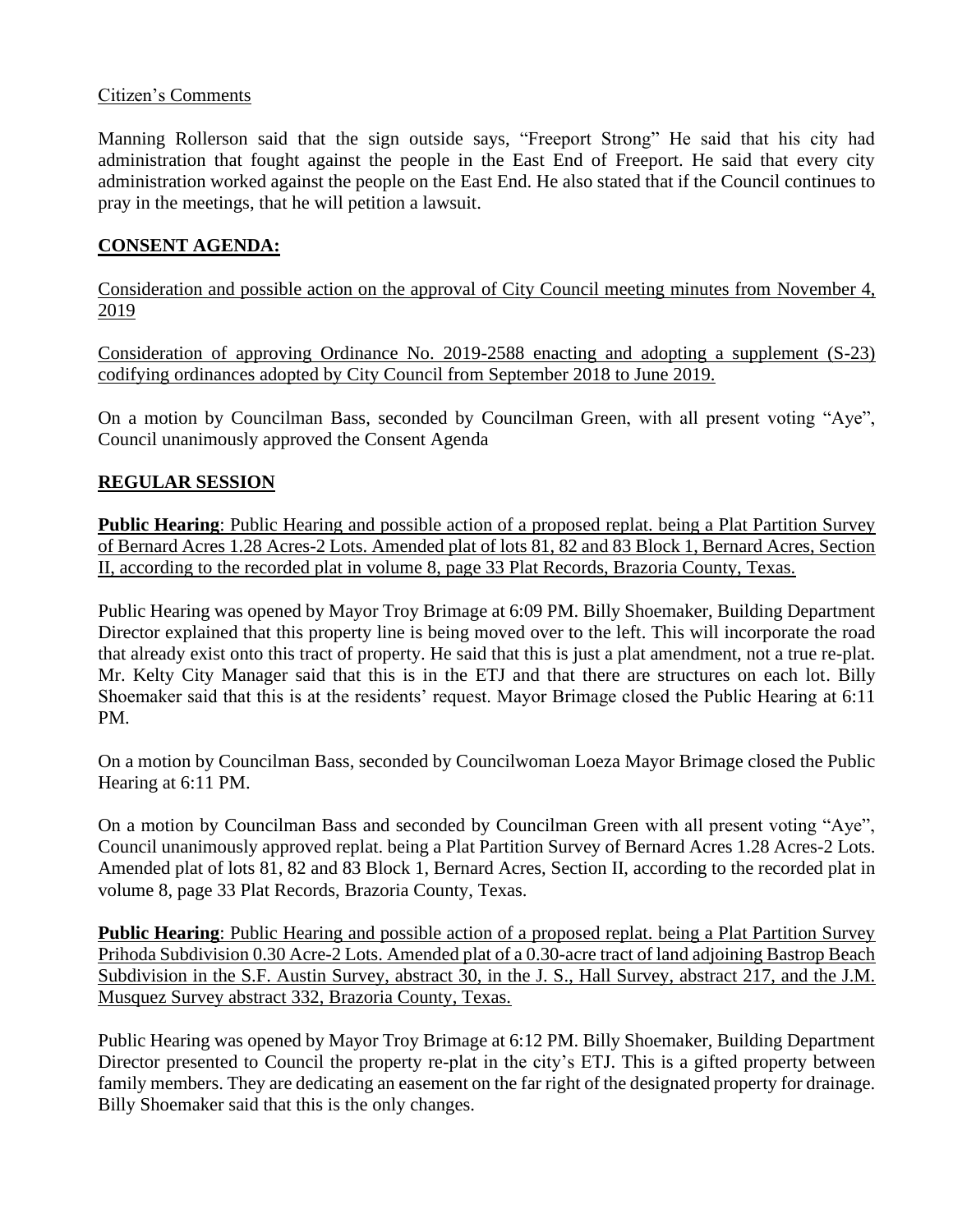On a motion by Councilman Bass and seconded by Councilwoman Loeza, Mayor Troy Brimage closed the Public Hearing at 6;13 PM.

On a motion by Councilman Bass and seconded by Councilwoman Loeza with all present and voting "Aye" Council unanimously approved the proposed replat. being a Plat Partition Survey Prihoda Subdivision 0.30 Acre-2 Lots. Amended plat of a 0.30-acre tract of land adjoining Bastrop Beach Subdivision in the S.F. Austin Survey, abstract 30, in the J. S., Hall Survey, abstract 217, and the J.M. Musquez Survey abstract 332, Brazoria County, Texas.

#### Consideration of authorizing the purchase of public safety vehicles for the Freeport Police Department.

Assistant City Manager Stephanie Russell spoke to Council on the replacing of three public safety vehicles, there was \$127,000.00 included in this year's budget. She said that staff is recommending that we purchase two of the vehicles through the HGAC Buy Contract, she said that the total for this is over \$50,000 and it needs Council approval. The total for the two vehicles is \$85,000.00. She said this will leave the balance to purchase the third vehicle. Councilman Bass asked if this is cheapest offer, we can get. Stephanie said that going with HGAC Buy it is typically the best price because it is competitively bid. Councilwoman Loeza asked if we will trade in the old vehicles. The old vehicles will be declared surplus and will go out for auction. Councilman Yates asked where Lake Country Chevrolet is located. This is done through HGAC Buy where they go out for bids.

On a motion by Councilman Bass and seconded by Councilman Green with all present and voting "Aye" Council unanimously approved the purchase of public safety vehicles for the Freeport Police Department

### Consideration and possible action to appoint a candidate to fill vacancy on the Freeport Economic Development Corporation Board.

City Manager Tim Kelty recommended to Council the appointment of Kenny Hayes to the Freeport Economic Development Corporation Board. Mr. Hayes lives in the City of Freeport, he is building a new home here in the city. Mr. Hayes serves as a representative on the Brazosport Water Authority. He is retired and will be able to make the meetings. He is a leader and is knowledgeable The EDC received applications from Melanie Oldham, Jennifer Hawkins, Kenneth Green, Paul Crow and Kenny Hayes.

On a motion by Councilman Green seconded by Councilwoman Loeza. With all present and voting "Aye" Council unanimously approved appointing Kenny Hayes to fill vacancy on the Freeport Economic Development Corporation Board.

### Consideration of approving a 380 agreement between the City of Freeport and the EDC.

Assistant City Manager, Stephanie Russell presented to council the proposed 380 Agreement between The Freeport Economic Development and The City of Freeport. She said that the background on this is back in 2014 the City of Freeport and the EDC went into an agreement to refinance a loan for 1.3 million dollars with the First State Bank of Clute. How this was done was not the cleanest and it ties the city to the loan itself. And now it is time to pay off the loan in November of this year. The amount of the balloon payment due is around the amount of, \$765,000.00. The EDC does not have the funds available to pay off this balloon payment. The City cannot loan the EDC money, which is why we are proposing this 380 Agreement. If the agreement is approved EDC will do projects for the City of Freeport. Which will include street drainage, sewer and water infrastructure. Councilman Bass asked if the City would over see and choose the projects. The way that this will work is that council and staff will choose the projects, then the city will present these projects to the EDC for approval of the projects and then it will be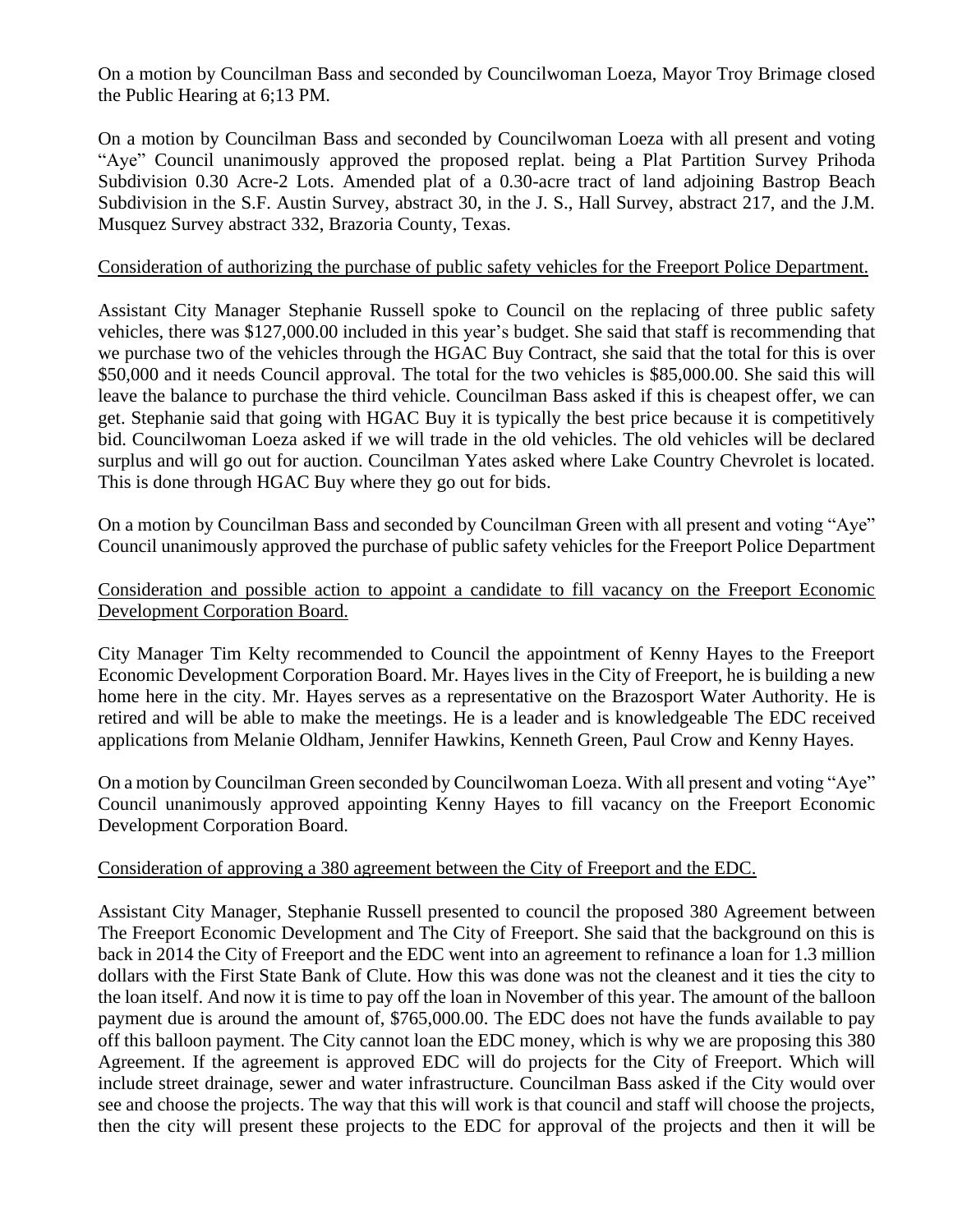presented to the City Council for final approval. These projects will be budgeted in next years budget for the EDC. Councilwoman Loeza asked if we would save money by paying off the balloon payment, and do we have the option to renew the note again. Refinance was looked at, but refinancing will hurt the city because the city will have to disclose the refinance. Mayor Brimage said that if we will be looking at bonds to help with the city's infrastructure the refinance will hurt the city. Councilman Bass asked when the City can expect the return. The EDC will repay through projects over the next two following years, 2021-2022.

On a motion by Councilman Bass and seconded by Councilwoman Loeza with all present and voting "Aye" Council unanimously approved the 380 agreement between the City of Freeport and the EDC.

## Consideration of authorizing the transfer of ownership block 529 and lot 10 in the Velasco Townsite, from the City of Freeport to the Freeport Economic Development.

City Manager Tim Kelty presented to council the transfer of ownership of the property block 529 and lot 10 in the Velasco Townsite. This had come before council earlier this year which Council authorized Tim Kelty to sale the property to both property owners adjacent to the property. Mr. Kelty said after this was authorized by Council, City Attorney Chris Duncan informed him that the property can transferred to the EDC. The property owners on the East Side has intentions to build two homes facing the side street. EDC Director Courtland Holman will do a 380 Agreement with the property owners

On a motion by Councilwoman Loeza and seconded by Councilman Yates, with all present voting 3 to 1, Council approved the. transfer of ownership block 529 and lot 10 in the Velasco Townsite, from the City of Freeport to the Freeport Economic Development. Councilman Bass opposed.

## Consideration of appointment of members to fill vacancies on the Historical Commission and Main Street Advisory Board.

City Manager Tim Kelty spoke to Council he said that at the beginning of last year it came to the attention that the 501C3 for the Freeport Historical Museum had been revoked by the State. The Board that was the foundation board basically became de-funct. The City had a Historical Commission and Main Street Advisory Board a few years ago. This is a Board that is appointed by Council. The Board according to our ordinances still exist, we just have not appointed anyone to it. The Foundation Board has still been meeting with LeAnn Strahan just as in an informal capacity. The recommendation for the appointments will be to appoint the five members that are on this committee to one-year term and to appoint Carolyn Weatherly to two-year term. There will still be vacancies on the board that will have to fill. There is a total of nine members for this board. Brooks Bass asked if we will have to change the ordinance from nine to six members if we decide to go with six members.

On a motion by Councilman Bass and seconded by Councilman Yates, with all present voting "Aye" Council unanimously approved the appointment of members to fill vacancies on the Historical Commission and Main Street Advisory Board.

## Consideration of approving Resolution No. 2019-2612 an amended application by Centerpoint Energy.

City Manager Tim Kelty spoke to council of approving Resolution No. 2019-2612 an amended application by Centerpoint Energy he said that the Federal Government has lowered the tax rates on organizations and as a result they were ordered to reduce the rates. They proposed a rate and the TCUC reviewed it and negotiated with them. Mr. Kelty said that he recommends this.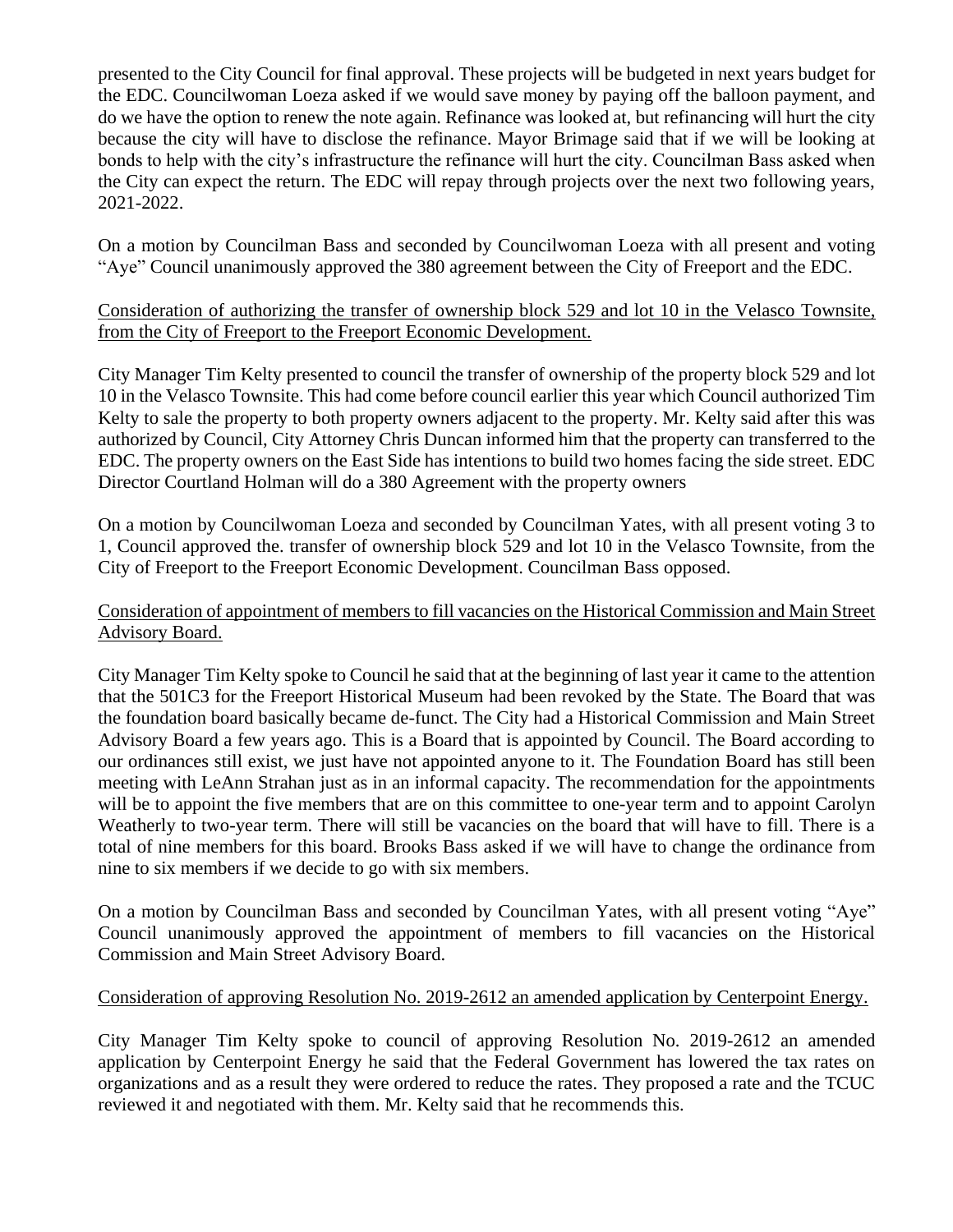On a motion by Councilman Bass and seconded by Councilman Green, with all present voting "Aye" Council unanimously approved Resolution No. 2019-2612 an amended application by Centerpoint Energy

### **WORK SESSION:**

Mayor Troy Brimage spoke to David Hoelewyn about the streets of Munson and Ave G and F the condition the streets are in. David said that the Code Department has spoke with the contractor and they have tried fixing the streets but have not repaired it right. Mr. Kelty said that he spoke with Billy Shoemaker and he said that the contractors were being delayed by a week. Mr. Kelty spoke with the contractor and advised that he expects this to be done by the end of the week. Mayor Brimage said to let's push this and get this done. He also said to make sure that we are moving forward on the engineering with the flooding and the pumps.

Councilman Green thanked David Hoelewyn on the repair of potholes on some streets. He also said that he has had several people voice their concern about the railroad on Broad Street. David Hoelewyn said that this repair is in this budget.

Councilman Bass thanked David Hoelewyn on the work that has been done on the side streets in Ward B. He said that he is concerned about the drainage, he said that he wants to be mindful on how the water will drain from the new streets. Since Broad Street has been over laid and raised it up, it has basically made a barrier. We need to make sure this water is going to get to the drain at the end of the block. We just need to make sure that we have the adequate elevation to make sure that the water drains to those boxes. He spoke to Mr. Kelty about the road work in our ETJ over the bridge next to Dow headed into Clute he said that this ridiculous. He said that every Citizen should send an email to Tx Dot to get this repair done.

Councilwoman Loeza said that repairs have been started on Victoria Street and this will help but she wants to know how long this will take to get done. Mr. Vandergrifft with Sorrell said hopefully four weeks. She also said that there is a big pothole on 1900 Block Yellowstone, and another on 1900 block on Ave H.

Councilman Yates asked about the pumps behind Mikes Machine Shop. David Hoelewyn said that we are still where we were. He said that parts should be in the middle of November. He said that pumps are working, but they must turn one on manually because of the barring problem. One pump is always on automatic. Mr. Brimage said that we must set this as priority, get the Engineers on this and tell us what we need to do, and get it done.

City Manager Tim Kelty spoke about Antonelli's. Mr. Kelty said it is the rehabilitation of the building as a historic marker and location. Also there has been talk about rehabilitating it back into a functioning café or shop. He said that we are looking at the cost for both. He also spoke about the Mystery Boat, he said that this project has been completed except for the outriggers. He said that these proposals are together and there is another proposal as well to bring to Council. He also said that there is the pre-trial hearing for Jeff Pynes former City Manager. He said that the Judge did not grant a continuance and the Trial will start on November 12, 2019. Mr. Kelty also thanked Chief Garivey for the CPA class, he said that it was the largest he has ever seen in his twenty years.

Update on reports / concerns from Department heads